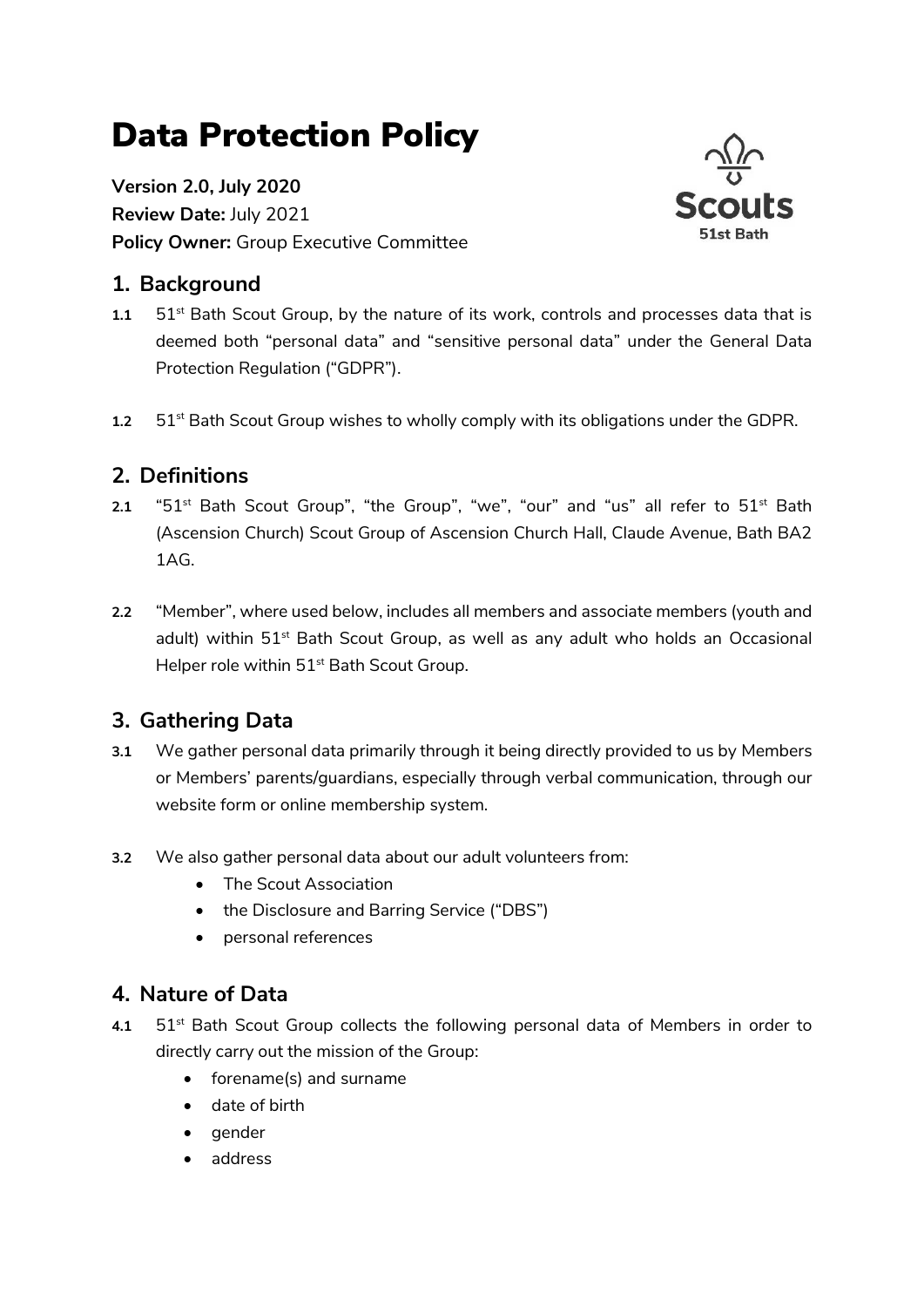- contact telephone number
- contact email of Members
- forenames and surnames of Members' parents/guardians/emergency contacts
- addresses of Members' parents/guardians/emergency contacts
- contact telephone numbers of parents/guardians/emergency contacts
- contact emails of Members' parents/guardians/emergency contacts
- details of Members' registered GP surgery
- details of Members' school
- **4.2** 51st Bath Scout Group, in addition to the above, collects the following **sensitive** personal data in order to directly carry out the mission of the Group:
	- details of any known physical or mental health conditions of Members
- 4.3 In addition, 51<sup>st</sup> Bath Scout Group collects the following sensitive personal data in pursuant of its charitable aims but not directly related to carrying out its mission:
	- ethnic origin of Members
- **4.4** In order to track the use of our website and contact those who show an interest in becoming Members, we collect the following information:
	- forename(s) and surname
	- contact email
	- contact telephone number
	- potential Member's date of birth
	- IP address

## **5. Systems for Processing**

- 5.1 All systems 51<sup>st</sup> Bath Scout Group uses to collect, store and process personal data are selected and operated by the Group with security and privacy in mind. All systems allow personal accounts to which permission-based access can be granted by necessity.
- **5.2** Where a person completes the "Contact Us" form on the website, or otherwise sends us personal data to a volunteer's @51bathscouts.org.uk email account, this data is stored within the Group's Office 365 account operated by Microsoft.
- **5.3** All personal data stored by 51<sup>st</sup> Bath Scout Group on its Members (and Members' parents/guardians/emergency contacts) is held within Online Scout Manager, operated by Online Youth Manager Ltd. Non-members' data, for example of Occasional Helpers who have agreed to help us deliver Scouting, is also stored in Online Scout Manager.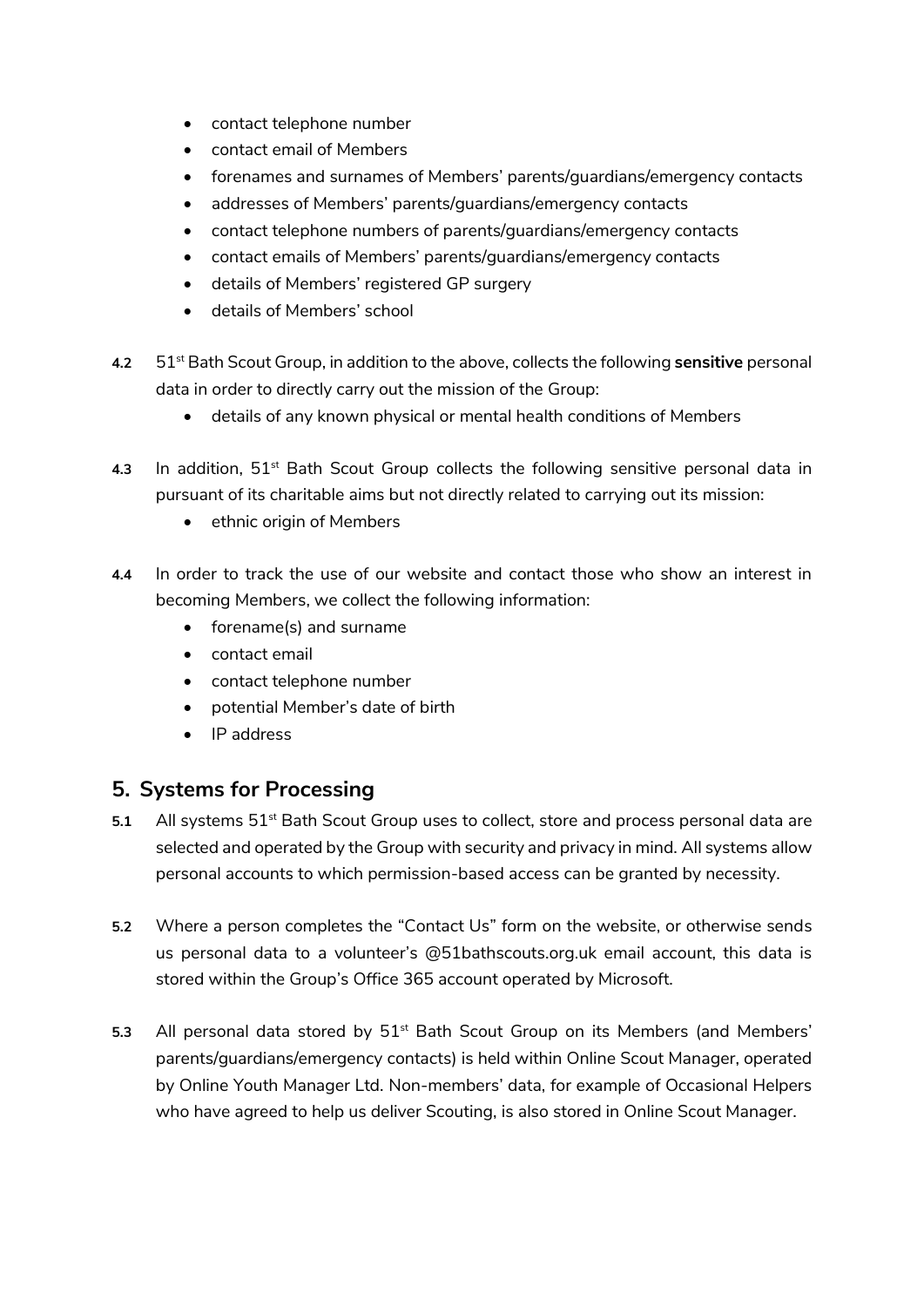For more information on the security and privacy practices of Online Youth Manager Ltd., please visit their Security page at [https://www.onlinescoutmanager.co.uk/security.html.](https://www.onlinescoutmanager.co.uk/security.html)

- **5.4** All our volunteers, where their volunteering activity requires them to possess a DBS check or otherwise hold a scouting role, are registered using The Scout Association's Compass system at [https://compass.scouts.org.uk](https://compass.scouts.org.uk/). The Scout Association's Privacy Policy can be found at [https://www.scouts.org.uk/DPPolicy.](https://www.scouts.org.uk/DPPolicy)
- **5.5** We store our financial records, including personal data on those who make payments to us or we make payments to, on Xero, Stripe and GoCardless. We store this data for the purposes of collecting payments, making payments and financial record-keeping. Xero's privacy policy can be found at [https://www.xero.com/uk/about/terms/privacy/,](https://www.xero.com/uk/about/terms/privacy/) Stripe's at <https://stripe.com/gb/privacy> and GoCardless's at [https://gocardless.com/legal/privacy/.](https://gocardless.com/legal/privacy/)
- **5.6** We use services on our website to track how users interact with it. You can find out more about what these services are, how the data is used and how you can opt-out from our Privacy Notice at [https://www.51bathscouts.org.uk/privacy-notice.](https://www.51bathscouts.org.uk/privacy-notice)
- **5.7** The trustees of the Group will enter into data processing agreements, where appropriate, to ensure all its obligations are kept.
- **5.8** The trustees of the Group reserve the right to move personal data to another system, where that system still meets the Group's obligations for data processing.

## **6. Basis for Processing**

- **6.1** 51<sup>st</sup> Bath Scout Group collects, stores and processes personal data on its Members (and Members' parents/guardians/emergency contacts) in order to:
	- plan and safely operate its activities, in line with its charitable aim.
	- keep records on the Group's membership.
	- keep Members (and Members' parents/guardians) informed of upcoming activities and information pertaining to the leadership, management and governance of the Group

which 51<sup>st</sup> Bath Scout Group believes is a **legitimate interest** for participation in our activities.

**6.2** 51st Bath Scout Group processes details of Members' parents, guardians and/or emergency contacts on the basis of **vital interest** for our Members, in order to ensure we may contact an appropriate person in the event of an emergency.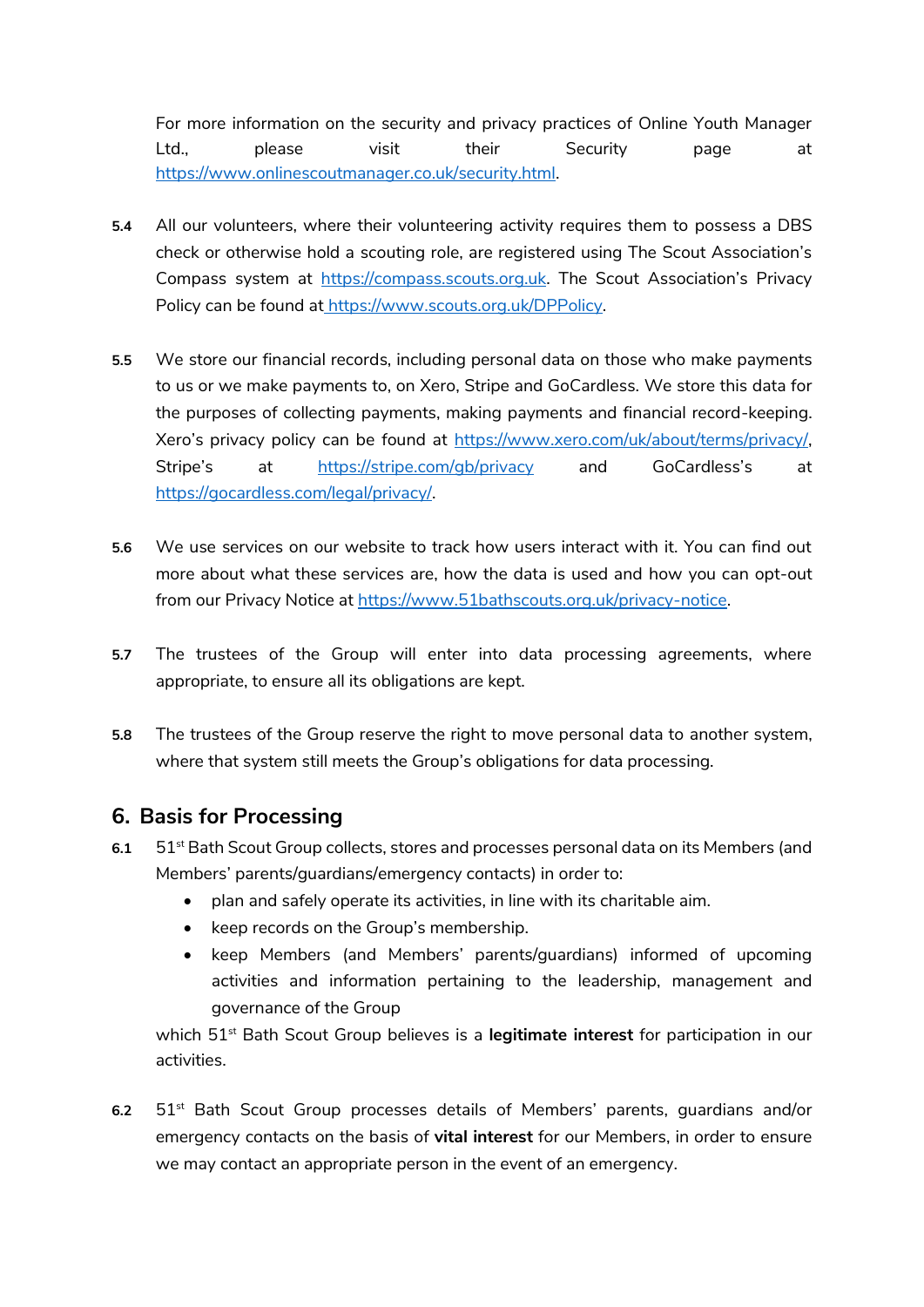- **6.3** 51st Bath Scout Group processes sensitive personal data under **explicit consent** from Members (or Members' parents where the Member is under 18 years of age). Failure to provide this consent, because the sensitive personal data is essential for us providing safe activities, will result in a termination of membership.
- **6.4** 51st Bath Scout Group processes personal data in relation to Gift Aid under the **legitimate interest** of the Group to seek income via HMRC's Gift Aid scheme. We are legally obliged to keep this data for seven years after the last claim including a person.
- **6.5** 51st Bath Scout Group processes the personal data of potential Members under **legitimate interest** of them wishing to become a Member of the Group.

## **7. Individual Rights**

#### **Right to be informed**

Members are informed of this data protection policy ("this Data Protection Policy") when they register for membership of the Group.

#### **Right of access**

All Members (or Members' parents/guardians) have access to the data we hold about them via functionality of Online Scout Manager.

Should any Member wish for a machine-readable copy of their data, they may submit a subject access request by email to [privacy@51bathscouts.org.uk.](mailto:privacy@51bathscouts.org.uk)

#### **Right to rectification**

All Members (or Members' parents/guardians) have the ability to rectify or complete the data we hold about them via functionality of Online Scout Manager.

51st Bath Scout Group will, at least twice in every calendar year, make a general request to Members and Members' parents/guardians to ensure the accuracy of the data we hold.

In the case that the data to be rectified or completed it not made available, or stored, by Online Scout Manager, any Member (or Members' parents/guardians) may submit a rectification request to [privacy@51bathscouts.org.uk.](mailto:privacy@51bathscouts.org.uk)

#### **Right to erasure**

Upon termination of a Member's membership of the Group, we will erase all sensitive personal data held on them, along with contact details and details of their parents/guardians/emergency contacts. We will keep some information about former Members, in line with our retention periods in the appendix to this Data Protection Policy.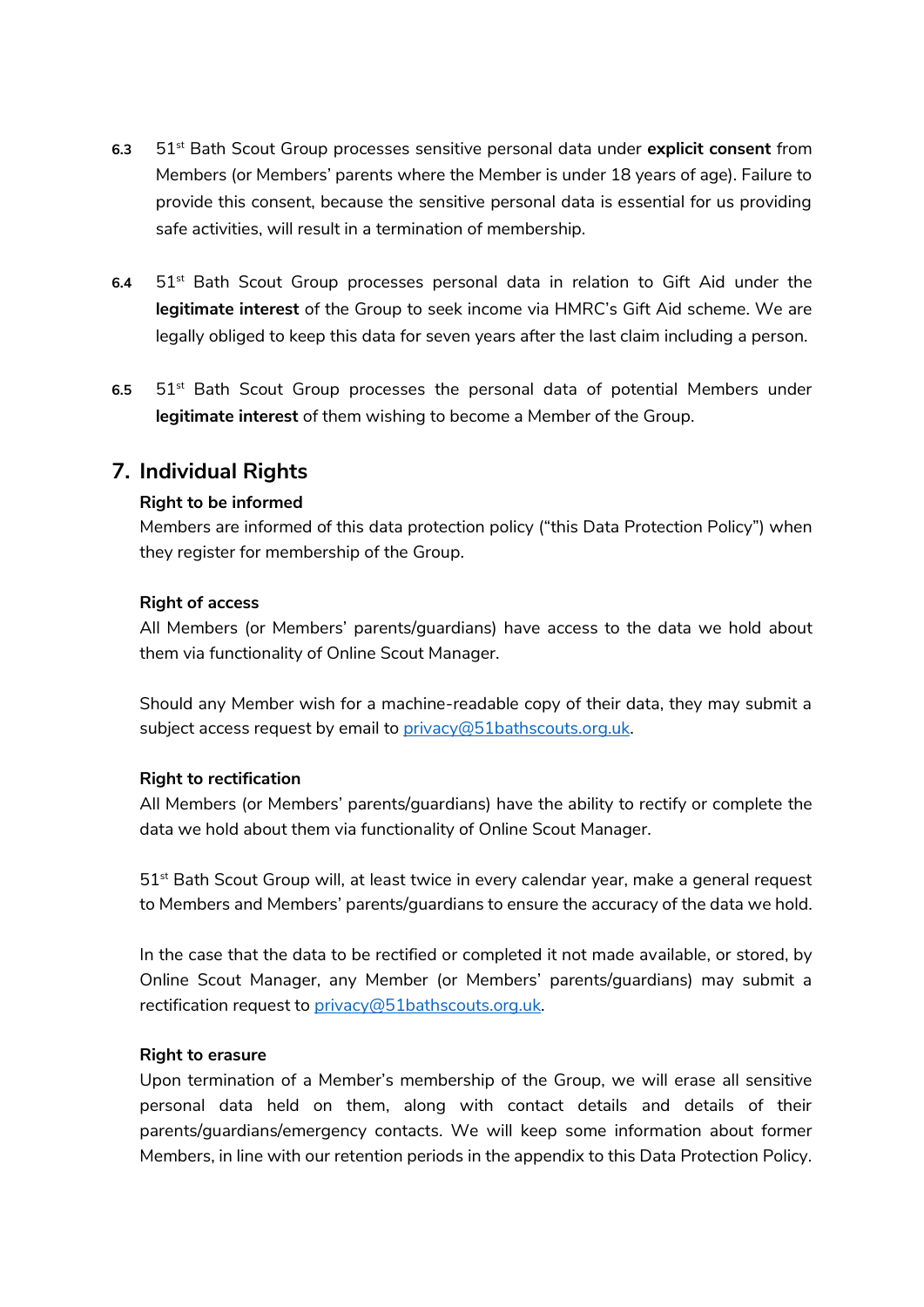Members (or Members' parents/guardians) may request erasure of data to [privacy@51bathscouts.org.uk.](mailto:privacy@51bathscouts.org.uk) Where this erasure request prevents us holding data that we require to provide safe activities, we shall terminate the Member's membership.

#### **Right to restrict processing**

Members (or Members' parents/guardians) may request restricted processing of data to [privacy@51bathscouts.org.uk.](mailto:privacy@51bathscouts.org.uk) Where this restriction request prevents us processing data that we require to provide safe activities, we shall suspend the Member's membership.

On receiving and actioning a restricted processing request, we shall move the Member to a section on Online Scout Manager to which only the Group Scout Leader and Group Chair have access.

#### **Right to data portability**

51<sup>st</sup> Bath Scout Group shall, on request to [privacy@51bathscouts.org.uk,](mailto:privacy@51bathscouts.org.uk) to the Group Scout Leader or by an agreed transfer of membership, transfer or share data of any Member in full to another section/group of The Scouts that uses Online Scout Manager so they may have exclusive or joint view of that Member's data.

#### **Right to object**

Members (or Members' parents/guardians) may submit an objection to us processing their data to  $\frac{\text{prior}(Q51)}{\text{batch}}$  where this objection prevents us processing data that we require to provide safe activities, we shall terminate the Member's membership.

#### **Rights related to automated decision-making including profiling**

 $51<sup>st</sup>$  Bath Scout Group does not use automated decision-making based on its Members' data.

## **8. Sharing Data with Third Parties**

- **8.1** When a Member wishes to join another scout group, district or county, in addition to or in substitution to  $51^{st}$  Bath Scout Group, we will transfer that Member's personal data to them.
- **8.2** In some cases, we may be legally obliged to share data with City of Bath Scouts, Avon County Scouts, The Scout Association, Unity Insurance Services, local authorities or law enforcement. We will only do so to the extent of meeting those obligations.
- **8.3** We sometime share our Members' personal data, including sensitive personal data, with other scout groups, districts and counties, or other activity providers, in order to provide activities to our Members. We will only do this where it is strictly necessary in providing an activity.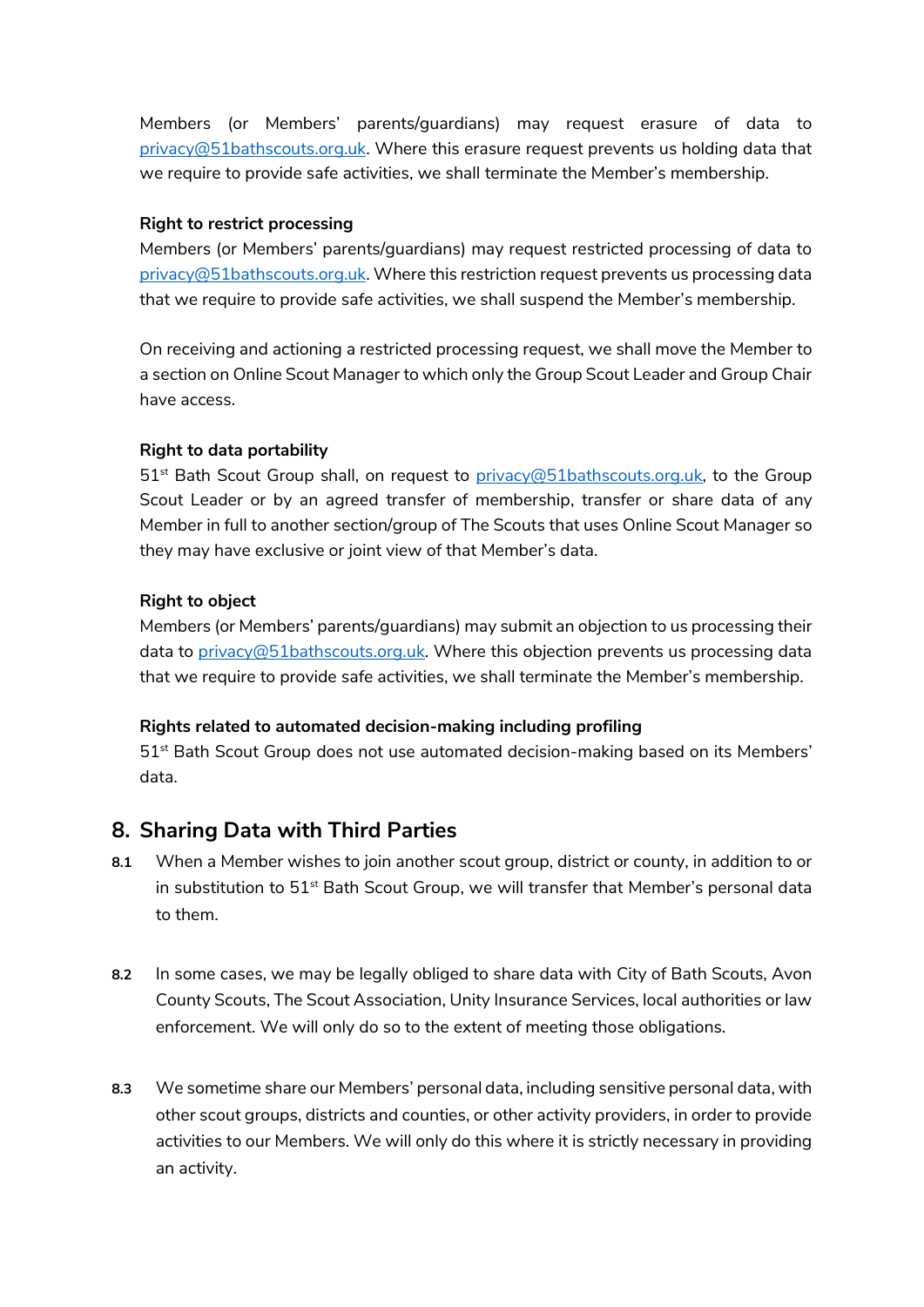- **8.4** We may share personal data with City of Bath Scouts, Avon County Scouts, The Scout Association or The Duke of Edinburgh's Award in order to nominate one of our Members for an award. We would only share what was necessary to make this nomination.
- **8.5** Once a year, we're required to submit statistical information about our membership to The Scout Association as part of its annual census. This data is completely anonymised, showing totals for each of age, ethnicity, gender and disability for our sections and Group.
- **8.6** We will only share the personal data of our Members', Members' parents/guardians/emergency contacts with The Scout Association Headquarters for the purpose of managing safeguarding cases. The sharing of this data will be via Online Scout Manager (as detailed in 5.3). The Scout Association's privacy and security notice can be found at [https://www.scouts.org.uk/DPPolicy.](https://www.scouts.org.uk/DPPolicy)
- **8.7** We will never sell personal data to any third-party for the purposes of marketing.

### **9. Data Protection Lead**

- 9.1 51<sup>st</sup> Bath Scout Group is not obliged to appoint a Data Protection Officer as it does not meet the criteria for having to do so under the GDPR and has not voluntarily decided to appoint one.
- **9.2** We do, however, have a data protection lead appointed by the Group's trustees whose role it is to monitor our compliance with our own policy and the GDPR and make sure we are handling requests in relation to data protection appropriately.

## **10. Contact**

Any person may contact our Group's data protection lead and Group Chair on [privacy@51bathscouts.org.uk](mailto:privacy@51bathscouts.org.uk) in relation to any question or concern about this Data Protection Policy, or the use of their data.

## **11. Complaints**

You may make a complaint about the use of your data in writing to [privacy@51bathscouts.org.uk.](mailto:privacy@51bathscouts.org.uk) We will respond within 30 days of receiving your complaint.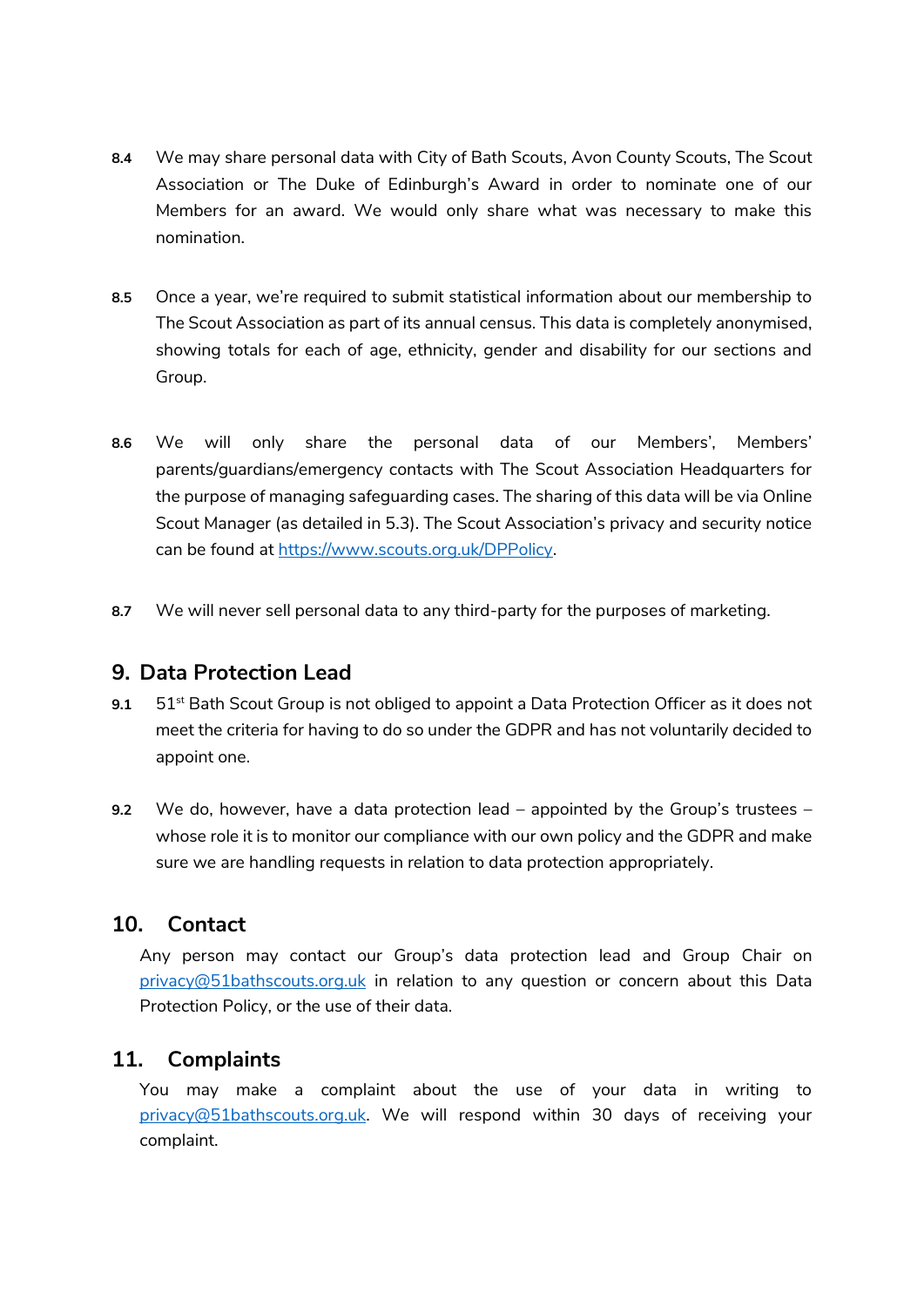If you are unsatisfied with our resolution to your complaint, you may make a complaint to the Information Commissioner's Office, our supervisory authority, at [https://ico.org.uk/make-a-complaint/.](https://ico.org.uk/make-a-complaint/)

Should you still be unsatisfied, you have a right to have enforced any of your legal rights through judicial means.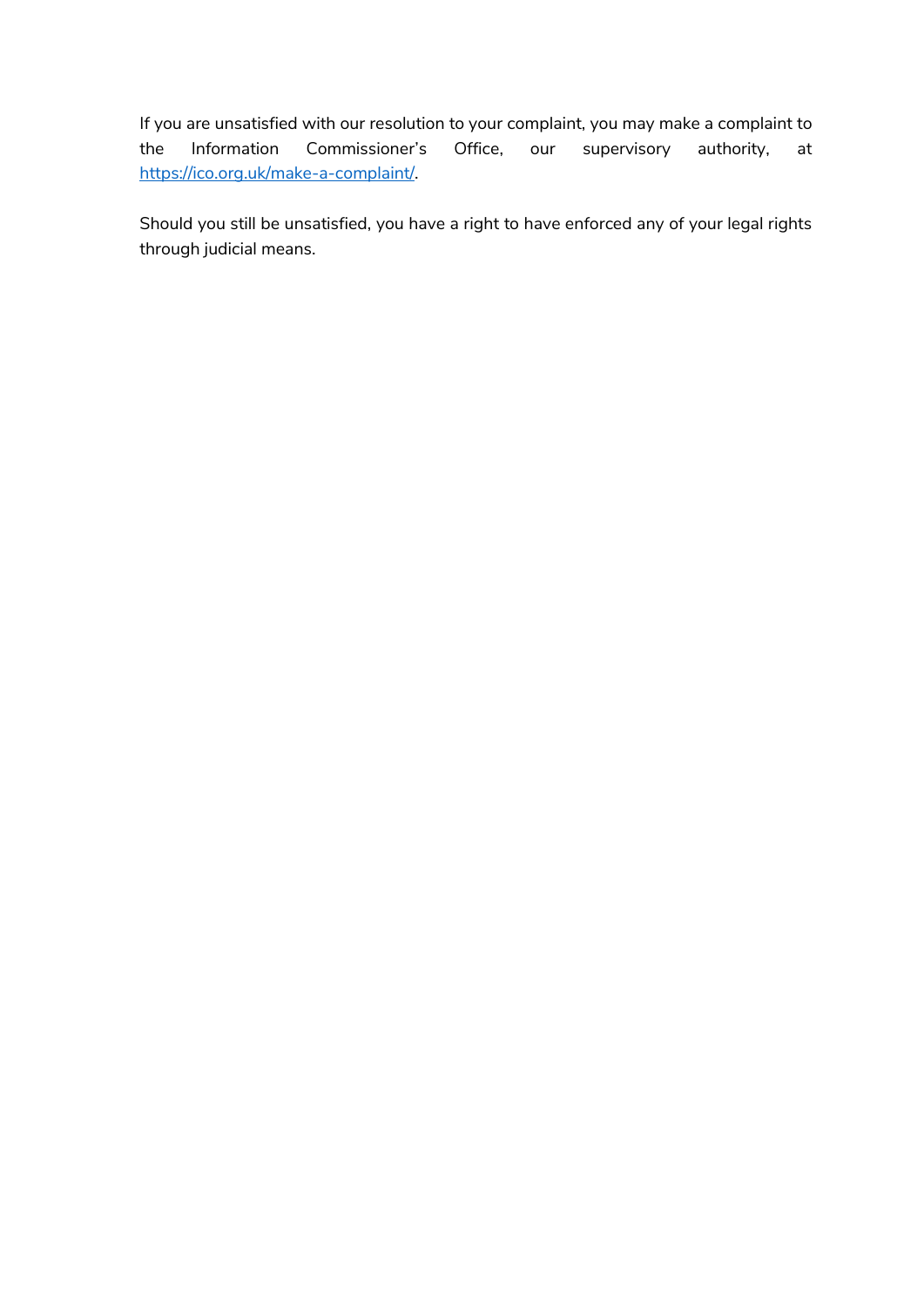# Appendix– The Data We Hold and Retention Periods

| <b>Description</b>                                    | <b>Personal Data</b>                                                                                                     | <b>Stored Using</b>                                                           | <b>Retention Period</b>                                                                                                                                                                                                                                                                                                                                                                                                                                                     | <b>Responsible Person</b>                           |
|-------------------------------------------------------|--------------------------------------------------------------------------------------------------------------------------|-------------------------------------------------------------------------------|-----------------------------------------------------------------------------------------------------------------------------------------------------------------------------------------------------------------------------------------------------------------------------------------------------------------------------------------------------------------------------------------------------------------------------------------------------------------------------|-----------------------------------------------------|
| Information<br>about<br>our<br>Members and volunteers | Name,<br>contact<br>details,<br>date of birth,<br>medical<br>details,<br>details,<br>parent<br>emergency contact details | Online Scout Manager,<br>(volunteers<br>Compass<br>only), paper joining forms | For<br>the<br>duration<br>of l<br>membership.<br>We keep names, the fact<br>that they were a Member,<br>attendance records and<br>programme-related<br>(e.g.<br>records<br>badge<br>records) indefinitely after<br>the end of membership. <sup>1</sup><br>other<br>information,<br>All<br>including<br>sensitive<br>information,<br>personal<br>contact details and parent<br>details is deleted.<br>Any paper forms are<br>destroyed as soon as a<br>digital copy is made. | Group Scout Leader and<br>Section Leaders (jointly) |

<sup>&</sup>lt;sup>1</sup> We keep some personal data indefinitely in pursuant of keeping an accurate history of the Group, in case a former Member wishes to re-join Scouting and ensuring we can comply with any legal obligations in relation to historical safeguarding, accident, or other legal claims or complaints (especially from statutory authorities).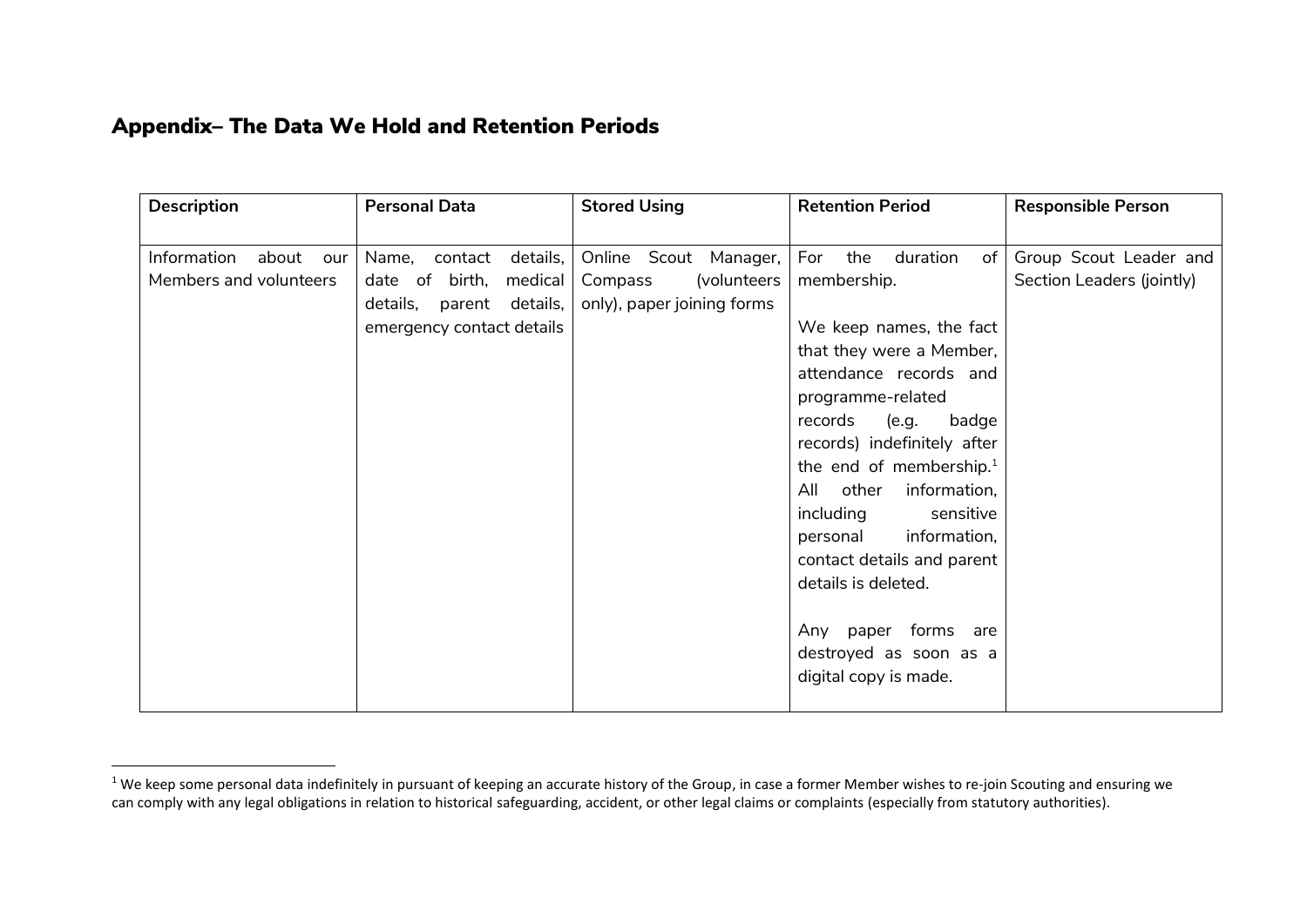| Information<br>about      | Name,<br>contact details,     | Online Scout Manager,    | Until they become a         | <b>Group Scout Leader</b>  |
|---------------------------|-------------------------------|--------------------------|-----------------------------|----------------------------|
| potential Members         | date of birth and parent      | paper joining forms      | Member with us (then the    |                            |
|                           | details                       |                          | applies),<br>above<br>they  |                            |
|                           |                               |                          | request to be removed or    |                            |
|                           |                               |                          | they reach eighteen years   |                            |
|                           |                               |                          | of age (whichever is the    |                            |
|                           |                               |                          |                             |                            |
|                           |                               |                          | earliest).                  |                            |
|                           |                               |                          |                             |                            |
|                           |                               |                          | Any paper forms are         |                            |
|                           |                               |                          | destroyed as soon as a      |                            |
|                           |                               |                          | digital copy is made.       |                            |
|                           |                               |                          |                             |                            |
| Information<br>about      | Names, contact details,       | Microsoft Office 365     | At least twelve years $-$   | <b>Group Scout Leader</b>  |
| safeguarding<br>incidents | details<br>of<br>allegations, |                          | evidence<br>required<br>for |                            |
| involving our Members     | status and outcome of         |                          | requests from statutory     |                            |
|                           | investigation.                |                          | authorities.                |                            |
|                           |                               |                          |                             |                            |
| Information<br>about      | Names, contact details        | Microsoft Office 365 and | Three years after the       | <b>Group Scout Leader</b>  |
| accidents and near misses | and details of the accident   | paper files              | accident, or three years    |                            |
|                           | or near miss.                 |                          | after the subject of the    |                            |
|                           |                               |                          | accident is 18 years old    |                            |
|                           |                               |                          |                             |                            |
|                           |                               |                          | (whichever is longer) -     |                            |
|                           |                               |                          | required under Limitation   |                            |
|                           |                               |                          | Act 1980.                   |                            |
|                           |                               |                          |                             |                            |
| General enquiries         | Names, contact details        | Microsoft Office 365     | Three years following the   | <b>Receiver of Enquiry</b> |
|                           | and nature of enquiry.        |                          | satisfaction of the enquiry |                            |
|                           |                               |                          | or upon the enquiry falling |                            |
|                           |                               |                          | within any other section of |                            |